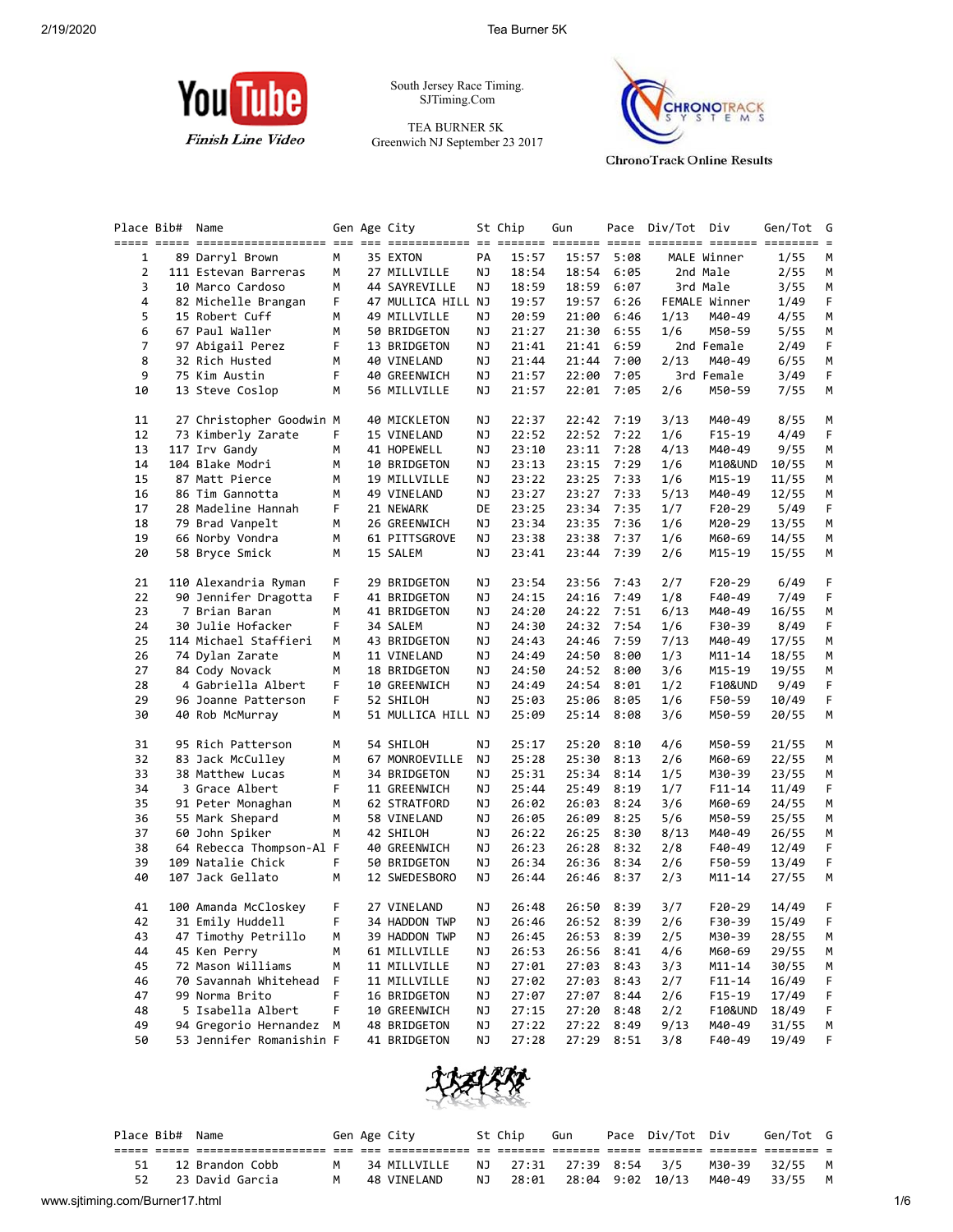| 53  | 93 Noah Hetzell          | M  | 36 BRIDGETON       | NJ        | 28:17 | 28:17       | 9:07 | 4/5   | M30-39     | 34/55 | M  |
|-----|--------------------------|----|--------------------|-----------|-------|-------------|------|-------|------------|-------|----|
| 54  | 14 Toni Coslop           | F  | 49 MILLVILLE       | NJ        | 28:15 | 28:19       | 9:07 | 4/8   | F40-49     | 20/49 | F  |
| 55  | 51 Susan Robinson        | F  | 44 BRIDGETON       | ΝJ        | 28:15 | 28:21       | 9:08 | 5/8   | F40-49     | 21/49 | F. |
| 56  | 68 Charles Wettstein     | М  | 38 CEDARVILLE      | ΝJ        | 28:27 | 28:31       | 9:11 | 5/5   | M30-39     | 35/55 | M  |
| 57  | 108 Thomas Gellato       | M  | 40 SWEDESBORO      | NJ        | 28:49 | 28:56       | 9:19 | 11/13 | M40-49     | 36/55 | M  |
| 58  | 115 Bradon Staffier      | M  | 10 BRIDGETON       | NJ        | 29:01 | 29:03       | 9:21 | 2/6   | M10&UND    | 37/55 | М  |
| 59  | 8 David Baran            | М  | 9 BRIDGETON        | ΝJ        | 29:14 | 29:15       | 9:25 | 3/6   | M10&UND    | 38/55 | М  |
| 60  | 33 Kelly Kelly           | F  | 47 MULLICA HILL NJ |           | 29:11 | 29:18       | 9:26 | 6/8   | F40-49     | 22/49 | F  |
| 61  | 65 Denise Vondra         | F  | 62 PITTSGROVE      | ΝJ        | 29:23 | 29:25       | 9:28 | 1/4   | F60-69     | 23/49 | F. |
| 62  | 85 Caitlin Novack        | F  | 14 BRIDGETON       | <b>NJ</b> | 29:23 | 29:27       | 9:29 | 3/7   | F11-14     | 24/49 | F  |
| 63  | 21 Kevin Evans           | M  | 26 SHILOH          | NJ        | 29:21 | 29:28       | 9:30 | 2/6   | M20-29     | 39/55 | M  |
| 64  | 11 Kendrick Clements     | М  | 15 MILLVILLE       | NJ        | 29:48 | 29:52       | 9:37 | 4/6   | M15-19     | 40/55 | М  |
|     |                          |    |                    |           |       |             |      |       |            |       |    |
| 65  | 57 Andrew Sheppard       | M  | 8 GREENWICH        | NJ        | 29:53 | 29:55       | 9:38 | 4/6   | M10&UND    | 41/55 | M  |
| 66  | 37 Cheryl Lowe           | F  | 60 BRIDGETON       | NJ        | 29:53 | 29:55       | 9:38 | 2/4   | F60-69     | 25/49 | F  |
| 67  | 118 Peter Davis          | M  | 19 BRIDGETON       | NJ        | 30:02 | 30:10       | 9:43 | 5/6   | M15-19     | 42/55 | M  |
| 68  | 119 Katie Ellsworth      | F  | 19 WILMINGTON      | DE        | 30:03 | 30:10       | 9:43 | 3/6   | $F15-19$   | 26/49 | F  |
| 69  | 56 Chase Sheppard        | M  | 10 GREENWICH       | ΝJ        | 30:14 | 30:17       | 9:45 | 5/6   | M10&UND    | 43/55 | M  |
| 70  | 35 Patrick Lippincott    | M  | 70 WENONAH         | NJ        | 30:25 | 30:29       | 9:49 | 1/1   | M70+       | 44/55 | M  |
| 71  | 41 Diane McMurray        | F  | 51 MULLICA HILL NJ |           | 30:24 | 30:31       | 9:50 | 3/6   | F50-59     | 27/49 | F  |
| 72  | 105 Diarci McGriff       | F  | 11 BRIDGETON       | <b>NJ</b> | 30:28 | 30:37       | 9:52 | 4/7   | $F11 - 14$ | 28/49 | F  |
| 73  | 29 Christian Hannah      | M  | 47 PENNSVILLE      | NJ        | 30:29 | 30:37       | 9:52 | 12/13 | M40-49     | 45/55 | M  |
| 74  | 103 Beatrice Seabrook    | F  | 12 GREENWICH       | NJ        | 31:06 | 31:07 10:01 |      | 5/7   | $F11 - 14$ | 29/49 | F  |
| 75  | 81 Lilli Kiefer          | F. | 12 GREENWICH       | NJ        | 31:14 | 31:19 10:05 |      | 6/7   | F11-14     | 30/49 | F  |
| 76  |                          | F  |                    |           | 31:20 |             |      |       |            |       | F  |
|     | 52 Allison Robinson      |    | 15 BRIDGETON       | NJ        |       | 31:25 10:07 |      | 4/6   | $F15-19$   | 31/49 |    |
| 77  | 54 Diane Rottkamp        | F  | 48 SHILOH          | ΝJ        | 31:44 | 31:48 10:14 |      | 7/8   | F40-49     | 32/49 | F  |
| 78  | 88 Jaci Cascais          | F  | 14 GREENWICH       | ΝJ        | 31:53 | 31:58 10:18 |      | 7/7   | $F11 - 14$ | 33/49 | F  |
| 79  | 113 Hal Johnson          | М  | 59 BRIDGETON       | ΝJ        | 31:53 | 31:59 10:18 |      | 6/6   | M50-59     | 46/55 | M  |
| 80  | 112 Hope Johnson         | F  | 53 BRIDGETON       | ΝJ        | 31:54 | 32:01 10:18 |      | 4/6   | F50-59     | 34/49 | F  |
| 81  | 9 Melissa Bonham         | F  | 38 SHILOH          | ΝJ        | 32:28 | 32:30 10:28 |      | 3/6   | F30-39     | 35/49 | F  |
| 82  | 102 Ashley Kellmyer      | F  | 15 BRIDGETON       | NJ        | 32:32 | 32:37 10:30 |      | 5/6   | F15-19     | 36/49 | F  |
| 83  | 50 Ted Ritter            | M  | 68 BRIDGETON       | ΝJ        | 32:31 | 32:38 10:31 |      | 5/6   | M60-69     | 47/55 | M  |
| 84  | 61 Donna Stemberger      | F  | 62 ELMER           | <b>NJ</b> | 32:41 | 32:50 10:34 |      | 3/4   | F60-69     | 37/49 | F  |
| 85  | 42 Thomas Meyers         | M  | 60 BRIDGETON       | NJ        | 33:00 | 33:07 10:40 |      | 6/6   | M60-69     | 48/55 | М  |
| 86  | 24 Michelle Geisert      | F  | 50 FRANKLINVILL NJ |           | 33:03 | 33:09 10:41 |      | 5/6   | F50-59     | 38/49 | F  |
| 87  | 77 Joel Melendez         | M  | 26 GREENWICH       | NJ        | 33:28 | 33:28 10:47 |      | 3/6   | M20-29     | 49/55 | M  |
| 88  | 76 Rachel Latourette     | F  | 25 GREENWICH       | NJ        | 33:21 | 33:28 10:47 |      | 4/7   | F20-29     | 39/49 | F  |
| 89  |                          | F  | 19 SALEM           | NJ        | 33:42 | 33:46 10:52 |      | 6/6   |            | 40/49 | F  |
|     | 43 Jamie Munyon          |    |                    |           |       |             |      |       | F15-19     |       |    |
| 90  | 20 Bobby Elia            | M  | 20 BRIDGETONB      | NJ        | 34:41 | 34:47 11:12 |      | 4/6   | M20-29     | 50/55 | M  |
| 91  | 19 Lynda Elia            | F  | 51 BRIDGETONB      | ΝJ        | 34:42 | 34:48 11:12 |      | 6/6   | F50-59     | 41/49 | F  |
| 92  | 17 Gwenn Dipietro        | F  | 42 ELMER           | NJ        | 34:47 | 34:50 11:13 |      | 8/8   | F40-49     | 42/49 | F  |
| 93  | 59 Justin Snyder         | М  | 21 PITTSGROVE      | NJ        | 34:52 | 34:57 11:15 |      | 5/6   | M20-29     | 51/55 | М  |
| 94  | 78 Katie Vanpelt         | F  | 27 GREENWICH       | ΝJ        | 35:11 | 35:16 11:21 |      | 5/7   | F20-29     | 43/49 | F  |
| 95  | 106 Rachel Rosado        | F  | 37 NEWPORT         | NJ        | 35:08 | 35:17 11:22 |      | 4/6   | F30-39     | 44/49 | F  |
| 96  | 48 Abigail Pierce        | F  | 22 MILLVILLE       | <b>NJ</b> | 35:17 | 35:21 11:23 |      | 6/7   | F20-29     | 45/49 | F  |
| 97  | 39 Robert Mastrogiovan M |    | 41 BRIDGETON       | ΝJ        | 35:20 | 35:22 11:23 |      | 13/13 | M40-49     | 52/55 | М  |
| 98  | 101 Ann Bacon            | F  | 69 PHILADELPHIA PA |           | 35:31 | 35:38 11:28 |      | 4/4   | F60-69     | 46/49 | F  |
| 99  | 16 Ashley Dawson         | F  | 29 BRIDGETON       | NJ        | 35:40 | 35:41 11:30 |      | 7/7   | F20-29     | 47/49 | F  |
| 100 | 1 Martin Adame           | M  | 15 BRIDGETON       | <b>NJ</b> | 36:22 | 36:24 11:43 |      | 6/6   | M15-19     | 53/55 | M  |
|     |                          |    |                    |           |       |             |      |       |            |       |    |



| Place Bib# | Name               |                         |   | Gen Age City |     | St Chip | Gun         | Pace Div/Tot Div |         | Gen/Tot G |  |
|------------|--------------------|-------------------------|---|--------------|-----|---------|-------------|------------------|---------|-----------|--|
|            |                    |                         |   |              |     |         |             |                  |         |           |  |
| 101        | 2 Victor Adame     |                         |   | 22 BRIDGETON | NJ. | 36:24   | 36:25 11:44 | 6/6              | M20-29  | 54/55     |  |
| 102        | 116 Steven Reeves  |                         | м | 10 BRIDGETON | N J | 36:53   | 36:54 11:53 | 6/6              | M10&UND | 55/55     |  |
| 103        | 92 Melissa Hetzell |                         |   | 37 BRIDGETON | NJ  | 37:53   | 38:03 12:15 | 5/6              | F30-39  | 48/49     |  |
| 104        |                    | 18 Kristin Eisenhardt F |   | 33 BRIDGETON | NJ  | 39:40   | 39:49 12:49 | 6/6              | F30-39  | 49/49     |  |



OVERALL WINNERS - 5K TOP 3 SCORE

TOP MALE FINISHERS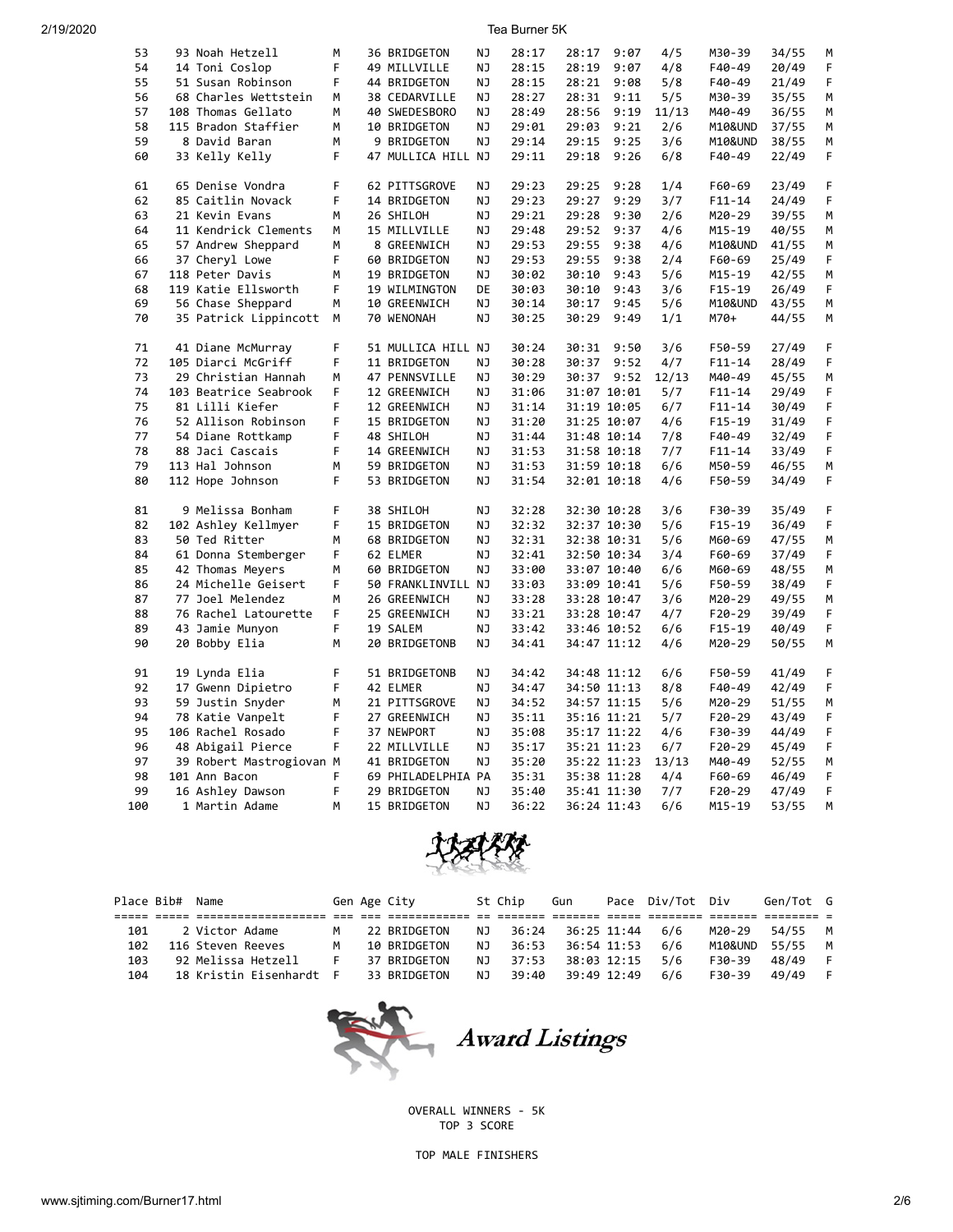|               | Place Bib# | Name                                | Ag City       |    | St Chip | Gun   |
|---------------|------------|-------------------------------------|---------------|----|---------|-------|
|               |            |                                     |               |    |         |       |
|               |            | 89 Darryl Brown                     | 35 EXTON      | PA | 15:57   | 15:57 |
| $\mathcal{P}$ |            | 111 Estevan Barreras                | 27 MILLVILLE  | NJ | 18:54   | 18:54 |
| 3             |            | 10 Marco Cardoso                    | 44 SAYREVILLE | NJ | 18:59   | 18:59 |
| 4             |            | 15 Robert Cuff                      | 49 MILLVILLE  | NJ | 20:59   | 21:00 |
| 5             |            | 67 Paul Waller                      | 50 BRIDGETON  | NJ | 21:27   | 21:30 |
| 6             |            | 32 Rich Husted                      | 40 VINELAND   | NJ | 21:44   | 21:44 |
| 7             |            | 13 Steve Coslop                     | 56 MILLVILLE  | NJ | 21:57   | 22:01 |
| 8             |            | 27 Christopher Goodwin 40 MICKLETON |               | NJ | 22:37   | 22:42 |
| 9             |            | 117 Irv Gandy                       | 41 HOPEWELL   | ΝJ | 23:10   | 23:11 |

# TOP FEMALE FINISHERS

|   | Place Bib# | Name                 | Ag City            |    | St Chip | Gun   |
|---|------------|----------------------|--------------------|----|---------|-------|
|   |            |                      |                    |    |         |       |
| 1 |            | 82 Michelle Brangan  | 47 MULLICA HILL NJ |    | 19:57   | 19:57 |
| 2 |            | 97 Abigail Perez     | 13 BRIDGETON       | ΝJ | 21:41   | 21:41 |
| 3 |            | 75 Kim Austin        | 40 GREENWICH       | NJ | 21:57   | 22:00 |
| 4 |            | 73 Kimberly Zarate   | 15 VINELAND        | NJ | 22:52   | 22:52 |
| 5 |            | 28 Madeline Hannah   | 21 NEWARK          | DE | 23:25   | 23:34 |
| 6 |            | 110 Alexandria Ryman | 29 BRIDGETON       | NJ | 23:54   | 23:56 |
| 7 |            | 90 Jennifer Dragotta | 41 BRIDGETON       | NJ | 24:15   | 24:16 |
| 8 |            | 30 Julie Hofacker    | 34 SALEM           | NJ | 24:30   | 24:32 |
| 9 |            | 4 Gabriella Albert   | 10 GREENWICH       | NJ | 24:49   | 24:54 |



### CUMBERLAND COUNTY MAYOR'S CHALLENGE

| Place Bib# Name |                    | Spec Gen Age City |    |              |              | St Chip | Gun            | Pace |
|-----------------|--------------------|-------------------|----|--------------|--------------|---------|----------------|------|
|                 |                    |                   |    |              |              |         |                |      |
|                 | 15 Robert Cuff     | MIL               | M  | 49 MILLVILLE | NJ           | 20:59   | 21:00 6:46     |      |
|                 | 28 Madeline Hannah | MTI               | E. | 21 NFWARK    | DE <b>DE</b> | 23:25   | $23:34$ $7:35$ |      |
| 3               | 79 Brad Vanpelt    | FM                | M  | 26 GREENWICH | NJ.          | 23:34   | $23:35$ $7:36$ |      |
| 4               | 23 David Garcia    | MIL               | м  | 48 VINELAND  | NJ.          | 28:01   | 28:04 9:02     |      |
|                 | 42 Thomas Meyers   | <b>FMT</b>        | M  | 60 BRIDGETON | NJ           | 33:00   | 33:07 10:40    |      |



#### TOP GREENWICH TOWNSHIP FINISHERS

| Place Bib# | Name                   |     |    | G Gen Age City |     | St Chip | Gun   | Pace        | Gen/Tot G |   |
|------------|------------------------|-----|----|----------------|-----|---------|-------|-------------|-----------|---|
|            |                        |     |    |                |     |         |       |             |           |   |
| 1          | 75 Kim Austin          | G F |    | 40 GREENWICH   | ΝJ  | 21:57   | 22:00 | 7:05        | 1/10      | F |
| 2          | 79 Brad Vanpelt        | G M |    | 26 GREENWICH   | ΝJ  | 23:34   | 23:35 | 7:36        | 1/4       | M |
| 3          | 4 Gabriella Albert     | G F |    | 10 GREENWICH   | ΝJ  | 24:49   | 24:54 | 8:01        | 2/10      | F |
| 4          | 3 Grace Albert         | G F |    | 11 GREENWICH   | ΝJ  | 25:44   | 25:49 | 8:19        | 3/10      | F |
| 5          | 64 Rebecca Thompson-Al | G F |    | 40 GREENWICH   | ΝJ  | 26:23   | 26:28 | 8:32        | 4/10      | F |
| 6          | 5 Isabella Albert      | G F |    | 10 GREENWICH   | ΝJ  | 27:15   | 27:20 | 8:48        | 5/10      | F |
| 7          | 57 Andrew Sheppard     | G M |    | 8 GREENWICH    | ΝJ  | 29:53   | 29:55 | 9:38        | 2/4       | M |
| 8          | 56 Chase Sheppard      | G M |    | 10 GREENWICH   | ΝJ  | 30:14   | 30:17 | 9:45        | 3/4       | M |
| 9          | 103 Beatrice Seabrook  | g F |    | 12 GREENWICH   | NJ  | 31:06   |       | 31:07 10:01 | 6/10      | F |
| 10         | 81 Lilli Kiefer        | G F |    | 12 GREENWICH   | ΝJ  | 31:14   |       | 31:19 10:05 | 7/10      | F |
| 11         | 88 Jaci Cascais        | g   | -F | 14 GREENWICH   | NJ. | 31:53   |       | 31:58 10:18 | 8/10      | F |
| 12         | 77 Joel Melendez       | G M |    | 26 GREENWICH   | ΝJ  | 33:28   |       | 33:28 10:47 | 4/4       | M |
| 13         | 76 Rachel Latourette   | G F |    | 25 GREENWICH   | ΝJ  | 33:21   |       | 33:28 10:47 | 9/10      | F |
| 14         | 78 Katie Vanpelt       | G F |    | 27 GREENWICH   | NJ  | 35:11   |       | 35:16 11:21 | 10/10     | F |



TEA BURNER 5K AGE-GROUP RESULTS

MALE AGE GROUP: 1 - 10 (3 WINNERS)

| Place Bib# Name |                 | G Spec Age City |              |      | St Gun |
|-----------------|-----------------|-----------------|--------------|------|--------|
|                 |                 |                 |              | $ -$ |        |
|                 | 104 Blake Modri |                 | 10 BRIDGETON | NJ   | 23:15  |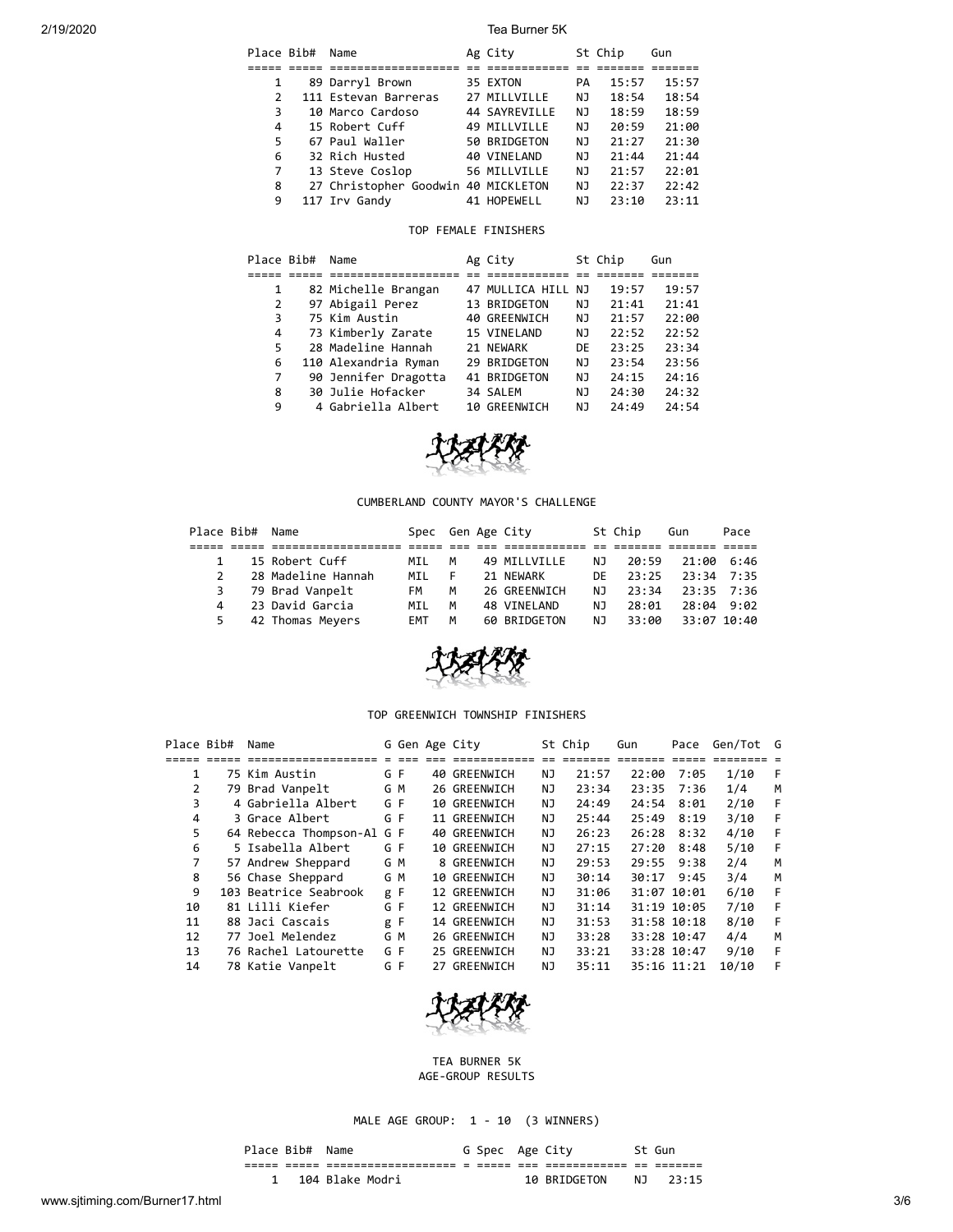| $\mathcal{P}$ | 115 Bradon Staffier |   | 10 BRIDGETON | NJ. | 29:03 |
|---------------|---------------------|---|--------------|-----|-------|
| 3             | 8 David Baran       |   | 9 BRIDGETON  | N J | 29:15 |
| 4             | 57 Andrew Sheppard  | G | 8 GREENWICH  | N J | 29:55 |
| 5.            | 56 Chase Sheppard   | G | 10 GREENWICH | N J | 30:17 |
|               | 6 116 Steven Reeves |   | 10 BRIDGETON | N J | 36:54 |
|               |                     |   |              |     |       |

FEMALE AGE GROUP: 1 - 10 (3 WINNERS)

| Place Bib# Name |                    | G Spec Age City |              |     | St Gun  |
|-----------------|--------------------|-----------------|--------------|-----|---------|
|                 |                    |                 |              |     |         |
|                 | 4 Gabriella Albert |                 | 10 GRFFNWTCH | NJ. | - 24:54 |
|                 | 5 Isabella Albert  |                 | 10 GREENWICH | N T | 27:20   |
|                 |                    |                 |              |     |         |

MALE AGE GROUP: 11 - 14 (3 WINNERS)

|               | Place Bib# Name |                   | G Spec Age City |               |     | St Gun   |
|---------------|-----------------|-------------------|-----------------|---------------|-----|----------|
|               |                 |                   |                 |               |     |          |
|               |                 | 1 74 Dylan Zarate |                 | 11 VTNFI AND  | NJ. | 24:50    |
| $\mathcal{P}$ |                 | 107 Jack Gellato  |                 | 12 SWEDESBORO | N J | - 26:46  |
|               |                 | 72 Mason Williams |                 | 11 MTIIVTIIF  |     | NT 27:03 |

FEMALE AGE GROUP: 11 - 14 (3 WINNERS)

| Place Bib#    | Name                  |   | G Spec | Age City     |    | St Gun |
|---------------|-----------------------|---|--------|--------------|----|--------|
|               |                       |   |        |              |    |        |
|               | 3 Grace Albert        | G |        | 11 GREENWICH | ΝJ | 25:49  |
| $\mathcal{P}$ | 70 Savannah Whitehead |   |        | 11 MTIIVTIIF | ΝJ | 27:03  |
| 3             | 85 Caitlin Novack     |   |        | 14 BRIDGETON | ΝJ | 29:27  |
| 4             | 105 Diarci McGriff    |   |        | 11 BRIDGETON | ΝJ | 30:37  |
| 5             | 103 Beatrice Seabrook | g |        | 12 GREENWICH | ΝJ | 31:07  |
| 6             | 81 Lilli Kiefer       | G |        | 12 GREENWICH | ΝJ | 31:19  |
|               | 88 Jaci Cascais       | g |        | 14 GREENWICH | ΝJ | 31:58  |

MALE AGE GROUP: 15 - 19 (3 WINNERS)

|   | Place Bib# Name |                      | G Spec Age City |              |     | St Gun |
|---|-----------------|----------------------|-----------------|--------------|-----|--------|
|   |                 |                      |                 |              |     |        |
|   |                 | 87 Matt Pierce       |                 | 19 MILLVILLE | ΝJ  | 23:25  |
| 2 |                 | 58 Bryce Smick       |                 | 15 SALEM     | ΝJ  | 23:44  |
| 3 |                 | 84 Cody Novack       |                 | 18 BRIDGETON | NJ. | 24:52  |
| 4 |                 | 11 Kendrick Clements |                 | 15 MILLVILLE | ΝJ  | 29:52  |
| 5 |                 | 118 Peter Davis      |                 | 19 BRIDGETON | ΝJ  | 30:10  |
| 6 |                 | 1 Martin Adame       |                 | 15 BRIDGETON | ΝJ  | 36:24  |

FEMALE AGE GROUP: 15 - 19 (3 WINNERS)

|               | Place Bib# Name |                     | G Spec Age City |               |     | St Gun |
|---------------|-----------------|---------------------|-----------------|---------------|-----|--------|
|               |                 |                     |                 |               |     |        |
|               |                 | 73 Kimberly Zarate  |                 | 15 VINELAND   | NJ. | 22:52  |
| $\mathcal{P}$ |                 | 99 Norma Brito      |                 | 16 BRIDGETON  | NJ. | 27:07  |
| 3             |                 | 119 Katie Ellsworth |                 | 19 WILMINGTON | DE  | 30:10  |
| 4             |                 | 52 Allison Robinson |                 | 15 BRIDGETON  | ΝJ  | 31:25  |
| 5             |                 | 102 Ashley Kellmyer |                 | 15 BRIDGETON  | ΝJ  | 32:37  |
| 6             |                 | 43 Jamie Munyon     |                 | 19 SALEM      | ΝJ  | 33:46  |

MALE AGE GROUP: 20 - 29 (3 WINNERS)

|   | Place Bib# Name |                  |   | G Spec Age City |               |     | St Gun |
|---|-----------------|------------------|---|-----------------|---------------|-----|--------|
|   |                 |                  |   |                 |               |     |        |
|   |                 | 79 Brad Vanpelt  |   | G FM            | 26 GREENWICH  | NJ. | 23:35  |
|   |                 | 21 Kevin Evans   |   |                 | 26 SHILOH     | ΝJ  | 29:28  |
| 3 |                 | 77 Joel Melendez | G |                 | 26 GREENWICH  | NJ. | 33:28  |
| 4 |                 | 20 Bobby Elia    |   |                 | 20 BRIDGETONB | ΝJ  | 34:47  |
| 5 |                 | 59 Justin Snyder |   |                 | 21 PITTSGROVE | ΝJ  | 34:57  |
| 6 |                 | 2 Victor Adame   |   |                 | 22 BRIDGETON  | ΝJ  | 36:25  |

FEMALE AGE GROUP: 20 - 29 (3 WINNERS)

| Place Bib# | Name                 |   | G Spec Age City |              |    | St Gun |
|------------|----------------------|---|-----------------|--------------|----|--------|
|            |                      |   |                 |              |    |        |
|            | 28 Madeline Hannah   |   | MIL             | 21 NEWARK    | DE | 23:34  |
| 2          | 110 Alexandria Ryman |   |                 | 29 BRIDGETON | ΝJ | 23:56  |
| 3          | 100 Amanda McCloskey |   |                 | 27 VINELAND  | ΝJ | 26:50  |
| 4          | 76 Rachel Latourette | G |                 | 25 GREENWICH | ΝJ | 33:28  |
| 5.         | 78 Katie Vanpelt     | G |                 | 27 GREENWICH | ΝJ | 35:16  |
| 6          | 48 Abigail Pierce    |   |                 | 22 MILLVILLE | ΝJ | 35:21  |
|            | 16 Ashley Dawson     |   |                 | 29 BRIDGETON | ΝJ | 35:41  |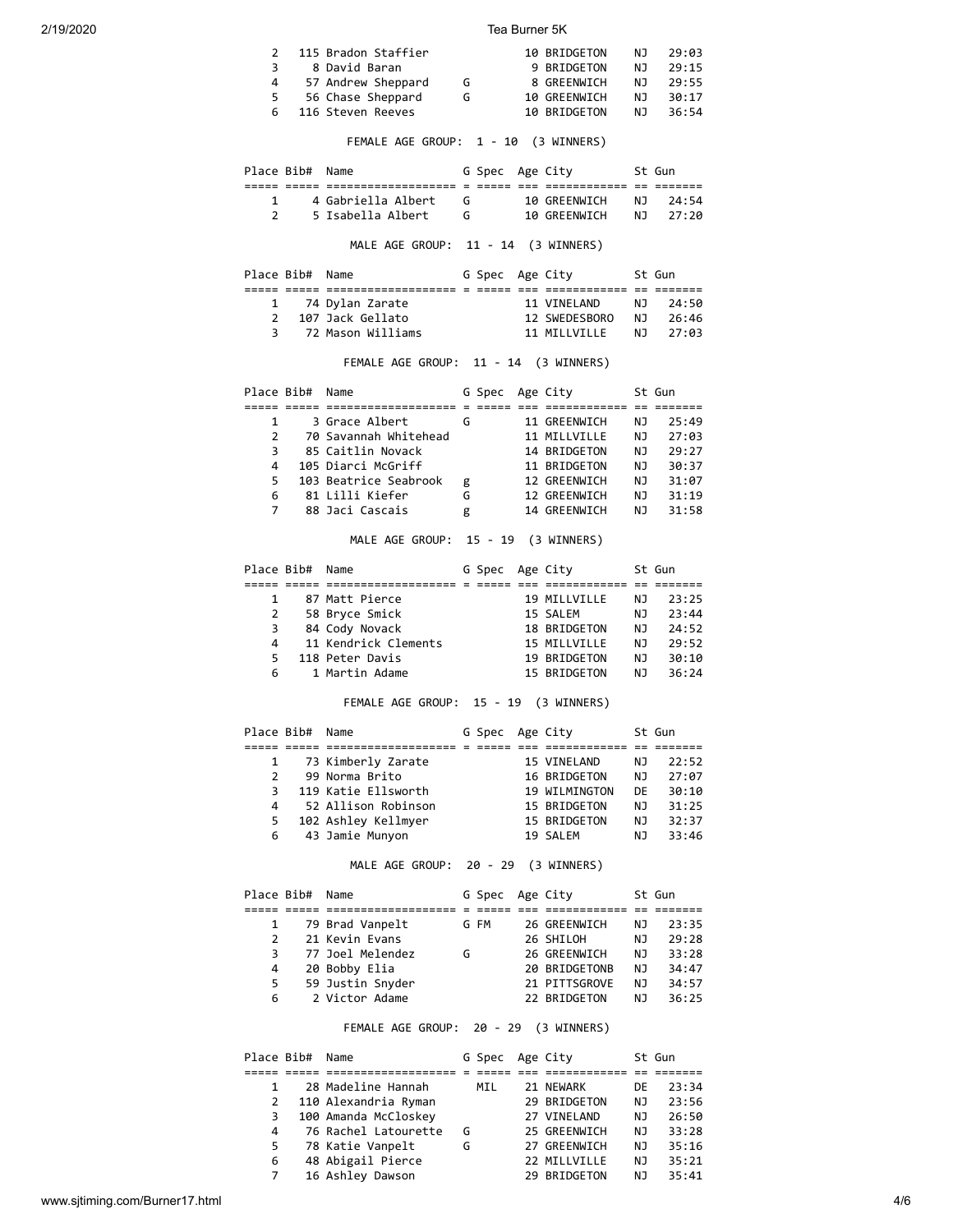# MALE AGE GROUP: 30 - 39 (3 WINNERS)

|                             | 12 Brandon Cobb<br>93 Noah Hetzell<br>68 Charles Wettstein<br>FEMALE AGE GROUP: 30 - 39 (3 WINNERS) |                                                                                                                                                                                                                                                                                                                                                                                                                                                  |                       |                                                  | 34 MILLVILLE<br>36 BRIDGETON                              | NJ<br><b>NJ</b><br>NJ<br>NJ                                                                                                                                                                                                                                                                                                                                                                                                                                                                                                                                           | 25:34<br>26:53<br>27:39<br>28:17                                                                                                                                                                                             |
|-----------------------------|-----------------------------------------------------------------------------------------------------|--------------------------------------------------------------------------------------------------------------------------------------------------------------------------------------------------------------------------------------------------------------------------------------------------------------------------------------------------------------------------------------------------------------------------------------------------|-----------------------|--------------------------------------------------|-----------------------------------------------------------|-----------------------------------------------------------------------------------------------------------------------------------------------------------------------------------------------------------------------------------------------------------------------------------------------------------------------------------------------------------------------------------------------------------------------------------------------------------------------------------------------------------------------------------------------------------------------|------------------------------------------------------------------------------------------------------------------------------------------------------------------------------------------------------------------------------|
|                             |                                                                                                     |                                                                                                                                                                                                                                                                                                                                                                                                                                                  |                       |                                                  |                                                           |                                                                                                                                                                                                                                                                                                                                                                                                                                                                                                                                                                       |                                                                                                                                                                                                                              |
|                             |                                                                                                     |                                                                                                                                                                                                                                                                                                                                                                                                                                                  |                       |                                                  |                                                           |                                                                                                                                                                                                                                                                                                                                                                                                                                                                                                                                                                       |                                                                                                                                                                                                                              |
|                             |                                                                                                     |                                                                                                                                                                                                                                                                                                                                                                                                                                                  |                       |                                                  |                                                           |                                                                                                                                                                                                                                                                                                                                                                                                                                                                                                                                                                       |                                                                                                                                                                                                                              |
|                             |                                                                                                     |                                                                                                                                                                                                                                                                                                                                                                                                                                                  |                       |                                                  |                                                           |                                                                                                                                                                                                                                                                                                                                                                                                                                                                                                                                                                       |                                                                                                                                                                                                                              |
|                             |                                                                                                     |                                                                                                                                                                                                                                                                                                                                                                                                                                                  |                       |                                                  |                                                           |                                                                                                                                                                                                                                                                                                                                                                                                                                                                                                                                                                       |                                                                                                                                                                                                                              |
|                             |                                                                                                     |                                                                                                                                                                                                                                                                                                                                                                                                                                                  |                       |                                                  | 38 CEDARVILLE                                             | NJ                                                                                                                                                                                                                                                                                                                                                                                                                                                                                                                                                                    | 28:31                                                                                                                                                                                                                        |
|                             |                                                                                                     |                                                                                                                                                                                                                                                                                                                                                                                                                                                  |                       |                                                  |                                                           |                                                                                                                                                                                                                                                                                                                                                                                                                                                                                                                                                                       |                                                                                                                                                                                                                              |
|                             | Place Bib# Name                                                                                     |                                                                                                                                                                                                                                                                                                                                                                                                                                                  |                       |                                                  | G Spec Age City                                           |                                                                                                                                                                                                                                                                                                                                                                                                                                                                                                                                                                       | St Gun                                                                                                                                                                                                                       |
|                             |                                                                                                     |                                                                                                                                                                                                                                                                                                                                                                                                                                                  |                       |                                                  |                                                           |                                                                                                                                                                                                                                                                                                                                                                                                                                                                                                                                                                       |                                                                                                                                                                                                                              |
|                             | 1 30 Julie Hofacker                                                                                 |                                                                                                                                                                                                                                                                                                                                                                                                                                                  |                       |                                                  | 34 SALEM<br>34 SALEM<br>34 HADDON TWP                     | NJ                                                                                                                                                                                                                                                                                                                                                                                                                                                                                                                                                                    | 24:32                                                                                                                                                                                                                        |
|                             | 2 31 Emily Huddell<br>9 Melissa Bonham                                                              |                                                                                                                                                                                                                                                                                                                                                                                                                                                  |                       |                                                  | 38 SHILOH                                                 | <b>NJ</b>                                                                                                                                                                                                                                                                                                                                                                                                                                                                                                                                                             | 26:52                                                                                                                                                                                                                        |
|                             | 4 106 Rachel Rosado                                                                                 |                                                                                                                                                                                                                                                                                                                                                                                                                                                  |                       |                                                  | 37 NEWPORT                                                | NJ<br>NJ                                                                                                                                                                                                                                                                                                                                                                                                                                                                                                                                                              | 32:30<br>35:17                                                                                                                                                                                                               |
| 5                           | 92 Melissa Hetzell                                                                                  |                                                                                                                                                                                                                                                                                                                                                                                                                                                  |                       |                                                  | 37 BRIDGETON                                              |                                                                                                                                                                                                                                                                                                                                                                                                                                                                                                                                                                       | 38:03                                                                                                                                                                                                                        |
|                             | ∍∠ me⊥ıssa Hetzell<br>18 Kristin Eisenhardt                                                         |                                                                                                                                                                                                                                                                                                                                                                                                                                                  |                       |                                                  | 33 BRIDGETON                                              | LN<br>NJ                                                                                                                                                                                                                                                                                                                                                                                                                                                                                                                                                              | 39:49                                                                                                                                                                                                                        |
|                             |                                                                                                     |                                                                                                                                                                                                                                                                                                                                                                                                                                                  |                       |                                                  |                                                           |                                                                                                                                                                                                                                                                                                                                                                                                                                                                                                                                                                       |                                                                                                                                                                                                                              |
|                             |                                                                                                     |                                                                                                                                                                                                                                                                                                                                                                                                                                                  |                       |                                                  |                                                           |                                                                                                                                                                                                                                                                                                                                                                                                                                                                                                                                                                       | St Gun                                                                                                                                                                                                                       |
|                             |                                                                                                     |                                                                                                                                                                                                                                                                                                                                                                                                                                                  |                       |                                                  |                                                           |                                                                                                                                                                                                                                                                                                                                                                                                                                                                                                                                                                       |                                                                                                                                                                                                                              |
| $1 \quad \blacksquare$      |                                                                                                     |                                                                                                                                                                                                                                                                                                                                                                                                                                                  |                       |                                                  |                                                           |                                                                                                                                                                                                                                                                                                                                                                                                                                                                                                                                                                       | 21:00                                                                                                                                                                                                                        |
|                             |                                                                                                     |                                                                                                                                                                                                                                                                                                                                                                                                                                                  |                       |                                                  |                                                           |                                                                                                                                                                                                                                                                                                                                                                                                                                                                                                                                                                       | 21:44                                                                                                                                                                                                                        |
|                             |                                                                                                     |                                                                                                                                                                                                                                                                                                                                                                                                                                                  |                       |                                                  |                                                           |                                                                                                                                                                                                                                                                                                                                                                                                                                                                                                                                                                       | 22:42                                                                                                                                                                                                                        |
|                             |                                                                                                     |                                                                                                                                                                                                                                                                                                                                                                                                                                                  |                       |                                                  |                                                           |                                                                                                                                                                                                                                                                                                                                                                                                                                                                                                                                                                       | 23:11                                                                                                                                                                                                                        |
|                             |                                                                                                     |                                                                                                                                                                                                                                                                                                                                                                                                                                                  |                       |                                                  |                                                           |                                                                                                                                                                                                                                                                                                                                                                                                                                                                                                                                                                       | 23:27                                                                                                                                                                                                                        |
|                             |                                                                                                     |                                                                                                                                                                                                                                                                                                                                                                                                                                                  |                       |                                                  |                                                           |                                                                                                                                                                                                                                                                                                                                                                                                                                                                                                                                                                       | 24:22                                                                                                                                                                                                                        |
|                             |                                                                                                     |                                                                                                                                                                                                                                                                                                                                                                                                                                                  |                       |                                                  |                                                           |                                                                                                                                                                                                                                                                                                                                                                                                                                                                                                                                                                       | 24:46                                                                                                                                                                                                                        |
|                             |                                                                                                     |                                                                                                                                                                                                                                                                                                                                                                                                                                                  |                       |                                                  |                                                           |                                                                                                                                                                                                                                                                                                                                                                                                                                                                                                                                                                       | 26:25                                                                                                                                                                                                                        |
|                             |                                                                                                     |                                                                                                                                                                                                                                                                                                                                                                                                                                                  |                       |                                                  |                                                           |                                                                                                                                                                                                                                                                                                                                                                                                                                                                                                                                                                       |                                                                                                                                                                                                                              |
|                             |                                                                                                     |                                                                                                                                                                                                                                                                                                                                                                                                                                                  |                       |                                                  |                                                           |                                                                                                                                                                                                                                                                                                                                                                                                                                                                                                                                                                       | St Gun                                                                                                                                                                                                                       |
|                             |                                                                                                     |                                                                                                                                                                                                                                                                                                                                                                                                                                                  |                       |                                                  |                                                           |                                                                                                                                                                                                                                                                                                                                                                                                                                                                                                                                                                       |                                                                                                                                                                                                                              |
|                             |                                                                                                     |                                                                                                                                                                                                                                                                                                                                                                                                                                                  |                       |                                                  |                                                           |                                                                                                                                                                                                                                                                                                                                                                                                                                                                                                                                                                       | 24:16                                                                                                                                                                                                                        |
|                             |                                                                                                     |                                                                                                                                                                                                                                                                                                                                                                                                                                                  |                       |                                                  |                                                           |                                                                                                                                                                                                                                                                                                                                                                                                                                                                                                                                                                       | 26:28                                                                                                                                                                                                                        |
|                             |                                                                                                     |                                                                                                                                                                                                                                                                                                                                                                                                                                                  |                       |                                                  |                                                           |                                                                                                                                                                                                                                                                                                                                                                                                                                                                                                                                                                       | 27:29                                                                                                                                                                                                                        |
|                             |                                                                                                     |                                                                                                                                                                                                                                                                                                                                                                                                                                                  |                       |                                                  |                                                           |                                                                                                                                                                                                                                                                                                                                                                                                                                                                                                                                                                       | 28:19                                                                                                                                                                                                                        |
|                             |                                                                                                     |                                                                                                                                                                                                                                                                                                                                                                                                                                                  |                       |                                                  |                                                           |                                                                                                                                                                                                                                                                                                                                                                                                                                                                                                                                                                       | 28:21                                                                                                                                                                                                                        |
|                             |                                                                                                     |                                                                                                                                                                                                                                                                                                                                                                                                                                                  |                       |                                                  |                                                           |                                                                                                                                                                                                                                                                                                                                                                                                                                                                                                                                                                       | 29:18                                                                                                                                                                                                                        |
|                             |                                                                                                     |                                                                                                                                                                                                                                                                                                                                                                                                                                                  |                       |                                                  |                                                           |                                                                                                                                                                                                                                                                                                                                                                                                                                                                                                                                                                       | 31:48<br>34:50                                                                                                                                                                                                               |
|                             |                                                                                                     |                                                                                                                                                                                                                                                                                                                                                                                                                                                  |                       |                                                  |                                                           |                                                                                                                                                                                                                                                                                                                                                                                                                                                                                                                                                                       |                                                                                                                                                                                                                              |
|                             |                                                                                                     |                                                                                                                                                                                                                                                                                                                                                                                                                                                  |                       |                                                  |                                                           |                                                                                                                                                                                                                                                                                                                                                                                                                                                                                                                                                                       |                                                                                                                                                                                                                              |
|                             |                                                                                                     |                                                                                                                                                                                                                                                                                                                                                                                                                                                  |                       |                                                  |                                                           |                                                                                                                                                                                                                                                                                                                                                                                                                                                                                                                                                                       | St Gun                                                                                                                                                                                                                       |
|                             |                                                                                                     |                                                                                                                                                                                                                                                                                                                                                                                                                                                  |                       |                                                  |                                                           |                                                                                                                                                                                                                                                                                                                                                                                                                                                                                                                                                                       |                                                                                                                                                                                                                              |
|                             |                                                                                                     |                                                                                                                                                                                                                                                                                                                                                                                                                                                  |                       |                                                  |                                                           |                                                                                                                                                                                                                                                                                                                                                                                                                                                                                                                                                                       | 21:30                                                                                                                                                                                                                        |
|                             |                                                                                                     |                                                                                                                                                                                                                                                                                                                                                                                                                                                  |                       |                                                  |                                                           |                                                                                                                                                                                                                                                                                                                                                                                                                                                                                                                                                                       | 22:01                                                                                                                                                                                                                        |
|                             |                                                                                                     |                                                                                                                                                                                                                                                                                                                                                                                                                                                  |                       |                                                  |                                                           |                                                                                                                                                                                                                                                                                                                                                                                                                                                                                                                                                                       | 25:14                                                                                                                                                                                                                        |
|                             |                                                                                                     |                                                                                                                                                                                                                                                                                                                                                                                                                                                  |                       |                                                  |                                                           |                                                                                                                                                                                                                                                                                                                                                                                                                                                                                                                                                                       | 25:20<br>26:09                                                                                                                                                                                                               |
|                             |                                                                                                     |                                                                                                                                                                                                                                                                                                                                                                                                                                                  |                       |                                                  |                                                           |                                                                                                                                                                                                                                                                                                                                                                                                                                                                                                                                                                       | 31:59                                                                                                                                                                                                                        |
|                             |                                                                                                     |                                                                                                                                                                                                                                                                                                                                                                                                                                                  |                       |                                                  |                                                           |                                                                                                                                                                                                                                                                                                                                                                                                                                                                                                                                                                       |                                                                                                                                                                                                                              |
|                             |                                                                                                     |                                                                                                                                                                                                                                                                                                                                                                                                                                                  |                       |                                                  |                                                           |                                                                                                                                                                                                                                                                                                                                                                                                                                                                                                                                                                       |                                                                                                                                                                                                                              |
|                             |                                                                                                     |                                                                                                                                                                                                                                                                                                                                                                                                                                                  |                       |                                                  |                                                           |                                                                                                                                                                                                                                                                                                                                                                                                                                                                                                                                                                       | St Gun                                                                                                                                                                                                                       |
|                             |                                                                                                     |                                                                                                                                                                                                                                                                                                                                                                                                                                                  |                       |                                                  |                                                           |                                                                                                                                                                                                                                                                                                                                                                                                                                                                                                                                                                       | 25:06                                                                                                                                                                                                                        |
|                             | 109 Natalie Chick                                                                                   |                                                                                                                                                                                                                                                                                                                                                                                                                                                  |                       |                                                  | 50 BRIDGETON                                              | NJ                                                                                                                                                                                                                                                                                                                                                                                                                                                                                                                                                                    | 26:36                                                                                                                                                                                                                        |
|                             | 41 Diane McMurray                                                                                   |                                                                                                                                                                                                                                                                                                                                                                                                                                                  |                       |                                                  |                                                           |                                                                                                                                                                                                                                                                                                                                                                                                                                                                                                                                                                       | 30:31                                                                                                                                                                                                                        |
|                             |                                                                                                     |                                                                                                                                                                                                                                                                                                                                                                                                                                                  |                       |                                                  | 51 MULLICA HILL NJ<br>53 BRIDGETON     NJ<br>53 BRIDGETON |                                                                                                                                                                                                                                                                                                                                                                                                                                                                                                                                                                       | 32:01                                                                                                                                                                                                                        |
|                             |                                                                                                     |                                                                                                                                                                                                                                                                                                                                                                                                                                                  |                       |                                                  |                                                           |                                                                                                                                                                                                                                                                                                                                                                                                                                                                                                                                                                       |                                                                                                                                                                                                                              |
|                             | 112 Hope Johnson<br>24 Michelle Geisert                                                             |                                                                                                                                                                                                                                                                                                                                                                                                                                                  |                       |                                                  | 50 FRANKLINVILL NJ<br>51 BRIDGETON     NJ                 |                                                                                                                                                                                                                                                                                                                                                                                                                                                                                                                                                                       | 33:09                                                                                                                                                                                                                        |
| $\overline{2}$<br>$1 \quad$ | Place Bib#                                                                                          | Place Bib# Name<br>15 Robert Cuff<br>32 Rich Husted<br>117 Irv Gandy<br>86 Tim Gannotta<br>7 Brian Baran<br>60 John Spiker<br>Place Bib# Name<br>90 Jennifer Dragotta<br>14 Toni Coslop<br>51 Susan Robinson<br>33 Kelly Kelly<br>54 Diane Rottkamp<br>17 Gwenn Dipietro<br>Name<br>67 Paul Waller<br>13 Steve Coslop<br>40 Rob McMurray<br>95 Rich Patterson<br>55 Mark Shepard<br>113 Hal Johnson<br>Place Bib#<br>Name<br>96 Joanne Patterson | 114 Michael Staffieri | 27 Christopher Goodwin<br>53 Jennifer Romanishin | <b>MIL</b><br>MALE AGE GROUP: 50 - 59                     | MALE AGE GROUP: 40 - 49 (3 WINNERS)<br>G Spec Age City<br>49 MILLVILLE<br>40 VINELAND<br>40 MICKLETON<br>41 HOPEWELL<br>49 VINELAND<br>41 BRIDGETON<br>41 BR1DGETON<br>43 BRIDGETON<br>42 SHILOH<br>FEMALE AGE GROUP: 40 - 49 (3 WINNERS)<br>G Spec Age City<br>41 BRIDGETON<br>64 Rebecca Thompson-Al G 40 GREENWICH<br>41 BRIDGETON<br>49 MILLVILLE<br>48 SHILOH<br>42 ELMER<br>(3 WINNERS)<br>G Spec Age City<br>50 BRIDGETON<br>56 MILLVILLE<br>54 SHILOH<br>58 VINELAND<br>59 BRIDGETON<br>FEMALE AGE GROUP: 50 - 59 (3 WINNERS)<br>G Spec Age City<br>52 SHILOH | <b>NJ</b><br>NJ<br><b>NJ</b><br><b>NJ</b><br>NJ<br>NJ<br>NJ<br>NJ 1<br>NJ<br><b>NJ</b><br>NJ<br>NJ<br>44 BRIDGETON     NJ<br>47 MULLICA HILL NJ<br>NJ<br><b>NJ</b><br>NJ<br>NJ<br>51 MULLICA HILL NJ<br>NJ<br>NJ<br>NJ<br>NJ |

Place Bib# Name G Spec Age City 5t Gun ===== ===== =================== = ===== === ============ == ======= 1 66 Norby Vondra 61 PITTSGROVE NJ 23:38 2 83 Jack McCulley 67 MONROEVILLE NJ 25:30 3 91 Peter Monaghan 62 STRATFORD NJ 26:03